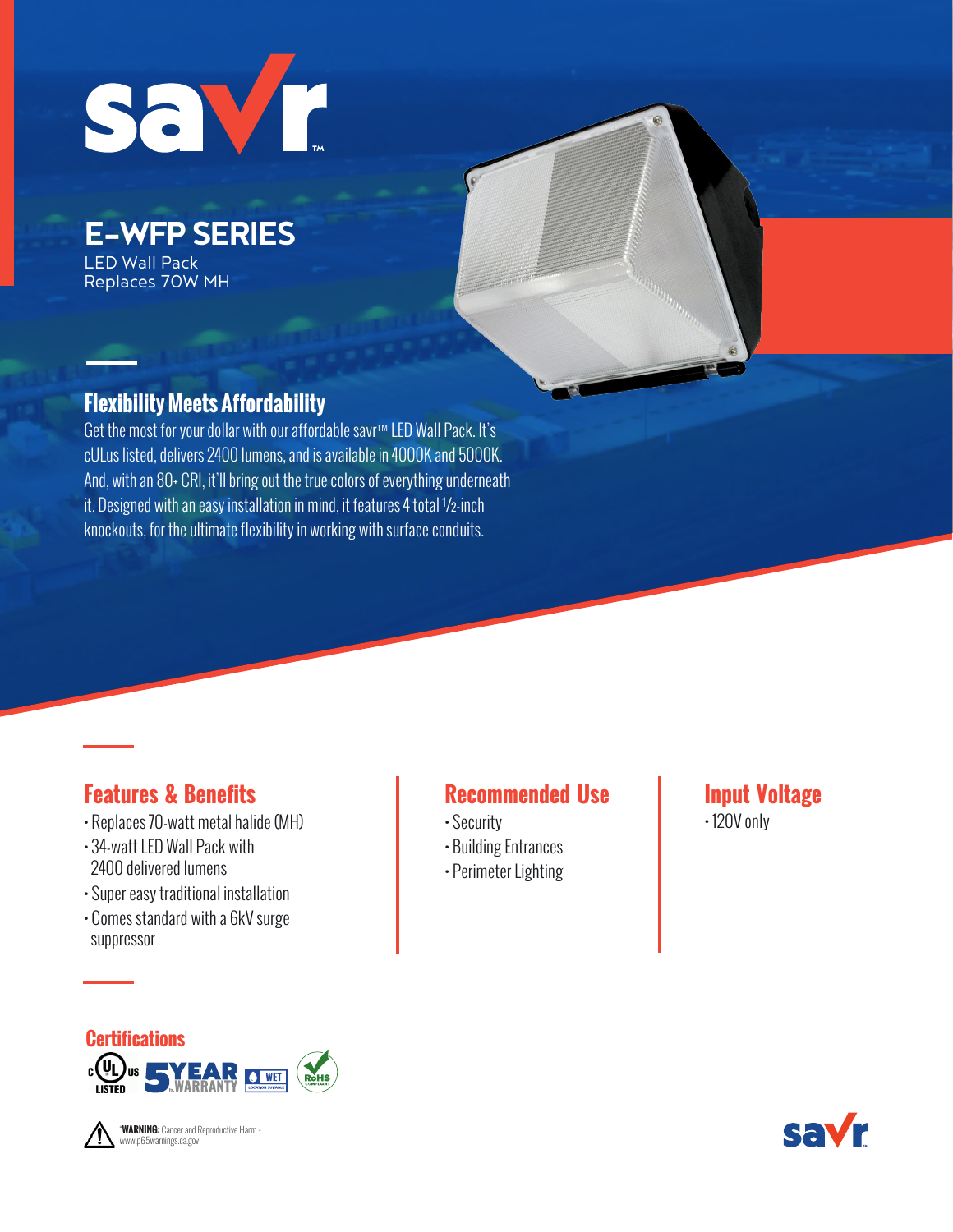**Company of the Company of the Company of the Company of the Company of the Company of the Company of the Company** a shine a shekara ta 1999<br>Bandalo a shekara ta 1999<br>Bandalo a shekara ta 1999<br>Bandalo a shekara ta 1999<br>Bandalo a shekara ta 1999 8-1/2" H8-1/2" W 9" D

**SERIES OVERVIEW**

| <b>DIMENSIONS</b>                   | <b>PRODUCT WEIGHT</b> | <b>MOUNTING HEIGHT</b> | <b>SPACING</b>                      |
|-------------------------------------|-----------------------|------------------------|-------------------------------------|
| $8-1/2$ " W x $8-1/2$ " H x $9$ " D | 3.35 lbs.             | 8-20 Feet              | 4 to 5 times the<br>mounting height |





**e-conolight /savr/ C-Lite:**  e-conolight.com | Customer Service: 888-243-9445 | Fax: 262-504-5409 1501 96th Street, Sturtevant, WI 53177

**Cree Lighting US / C-Lite Distribution Sales:**  creelighting.com | Distribution/Sales: 855-617-2733 9201 Washington Avenue, Racine, WI, 53406



April 20, 2021 For informational purposes only. Content is subject to change.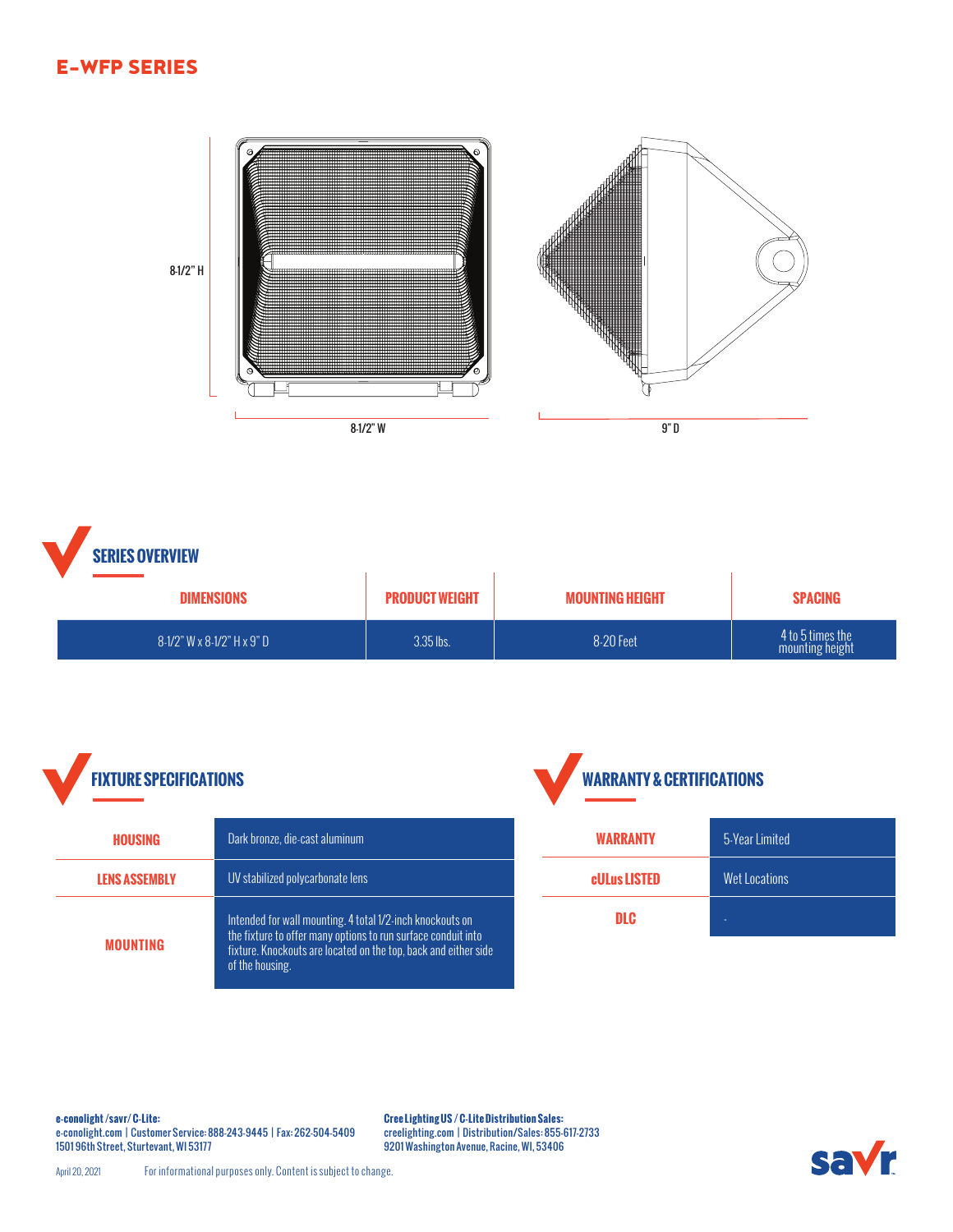**ELECTRICAL PERFORMANCE**





## **OUTPUT SPECIFICATIONS**

| <b>SKU</b>    | <b>REPLACES</b> | <b>LIGHT OUTPUT</b> | <b>COLOR TEMP</b> | <b>POWER</b><br><b>CONSUMPTION</b> | <b>COLOR</b><br><b>ACCURACY</b> |
|---------------|-----------------|---------------------|-------------------|------------------------------------|---------------------------------|
| E-WFPO2A-N5OZ | 70W MH          | 2400 Lumens         | 5000K             | <b>34W</b>                         | $\geq 80$                       |
| E-WFP02A-N40Z | 70W MH          | 2400 Lumens         | 4000K             | <b>34W</b>                         | $\geq 80$                       |

# **LOCATION OF KNOCKOUTS**



® 2021 Cree Lighting, a company of IDEAL INDUSTRIES. All rights reserved. For informational purposes only. Content is subject to change. The savr logo is a trademark of e-conolight, LLC. The cULus logo is a registered trademark of UL LLC.

**e-conolight /savr/ C-Lite:**  e-conolight.com | Customer Service: 888-243-9445 | Fax: 262-504-5409 1501 96th Street, Sturtevant, WI 53177

**Cree Lighting US / C-Lite Distribution Sales:**  creelighting.com | Distribution/Sales: 855-617-2733 9201 Washington Avenue, Racine, WI, 53406